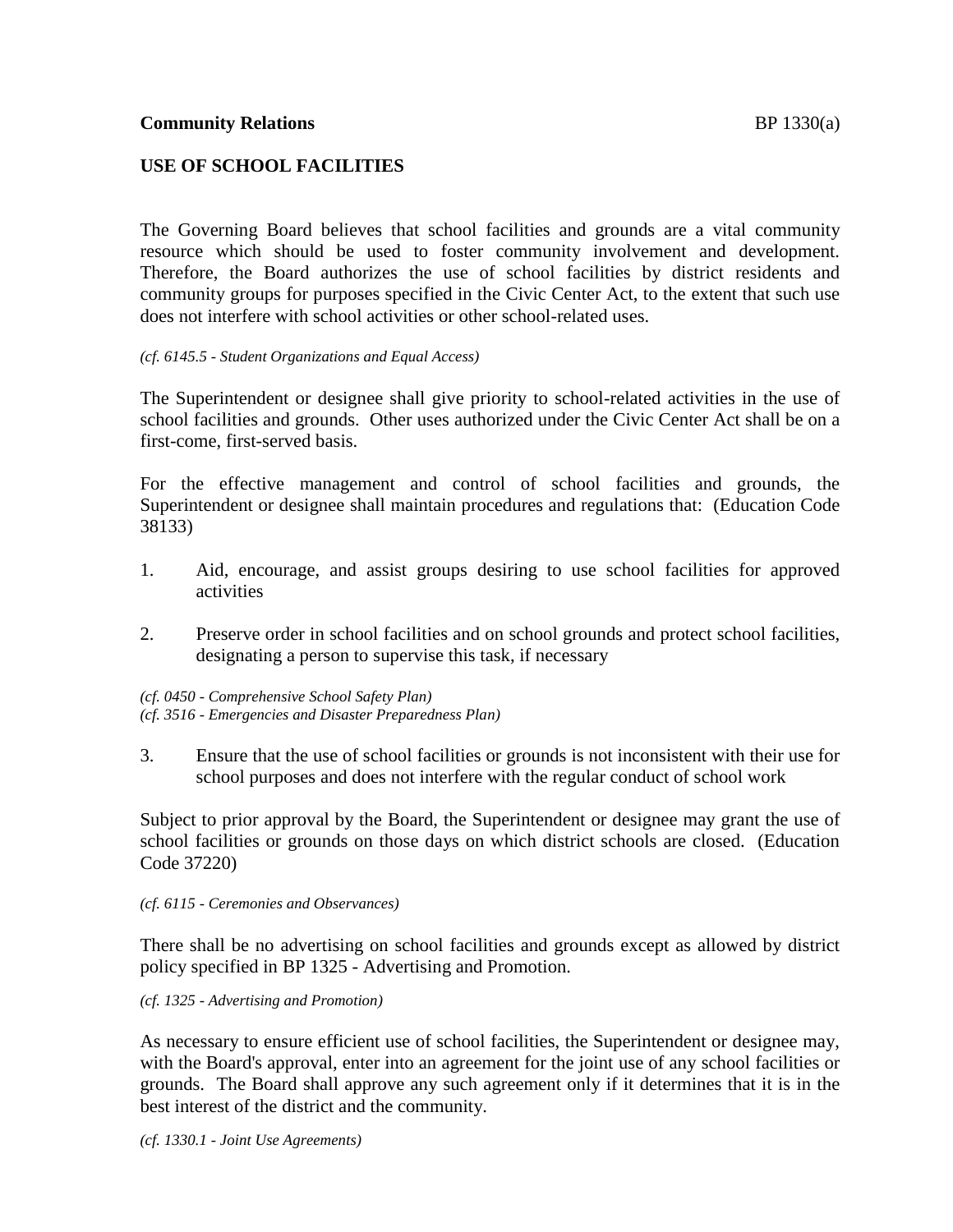## **Fees**

The Board shall adopt a comprehensive schedule of fees to be charged for community use of school facilities and grounds, including, but not limited to, the multipurpose room(s), playing or athletic field(s), track and field venue(s), tennis court(s), and outdoor basketball court(s). The schedule of fees shall be prepared in accordance with 5 CCR 14037-14041. (5 CCR 14041)

*(cf. 9320 - Meetings and Notices)*

The Board authorizes the use of school facilities or grounds without charge by nonprofit organizations, clubs, or associations organized to promote youth and school activities. As specified in Education Code 38134(a), these groups include, but are not limited to, Girl Scouts, Boy Scouts, Camp Fire USA, YMCA, parent-teacher associations, and schoolcommunity advisory councils. Other groups that request the use of school facilities under the Civic Center Act, including nonprofit groups not organized to promote youth and school activities and for-profit groups, shall be charged an amount not exceeding direct costs determined in accordance with 5 CCR 14037-14041. (Education Code 38134)

Additionally, when any use of school facilities or grounds is for religious services, the district shall charge an amount at least equal to the district's direct costs. (Education Code 38134)

In determining direct costs to be charged for community use of each, or each type of, school facility or grounds, the Superintendent or designee shall calculate, in accordance with 5 CCR 14038, the community's proportionate share of the following costs: (Education Code 38134; 5 CCR 14038-14041)

1. Capital direct costs calculated in accordance with 5 CCR 14039, including the estimated costs of maintenance, repair, restoration, and refurbishment of nonclassroom space school facilities or grounds

However, capital direct costs shall not be charged to organizations retained by the district or school to provide instruction or instructional activities to students during school hours or for classroom-based programs that operate after school hours, including, but not limited to, after-school, tutoring, and child care programs. (5 CCR 14037)

#### *(cf. 5148 - Child Care and Development) (cf. 5148.2 - Before/After School Programs)*

2. Operational direct costs calculated in accordance with 5 CCR 14040, including estimated costs of supplies, utilities, janitorial services, other services of district employees and/or contracted workers, and salaries and benefits paid to district employees directly associated with the administration of the Civic Center Act to operate and maintain school facilities and grounds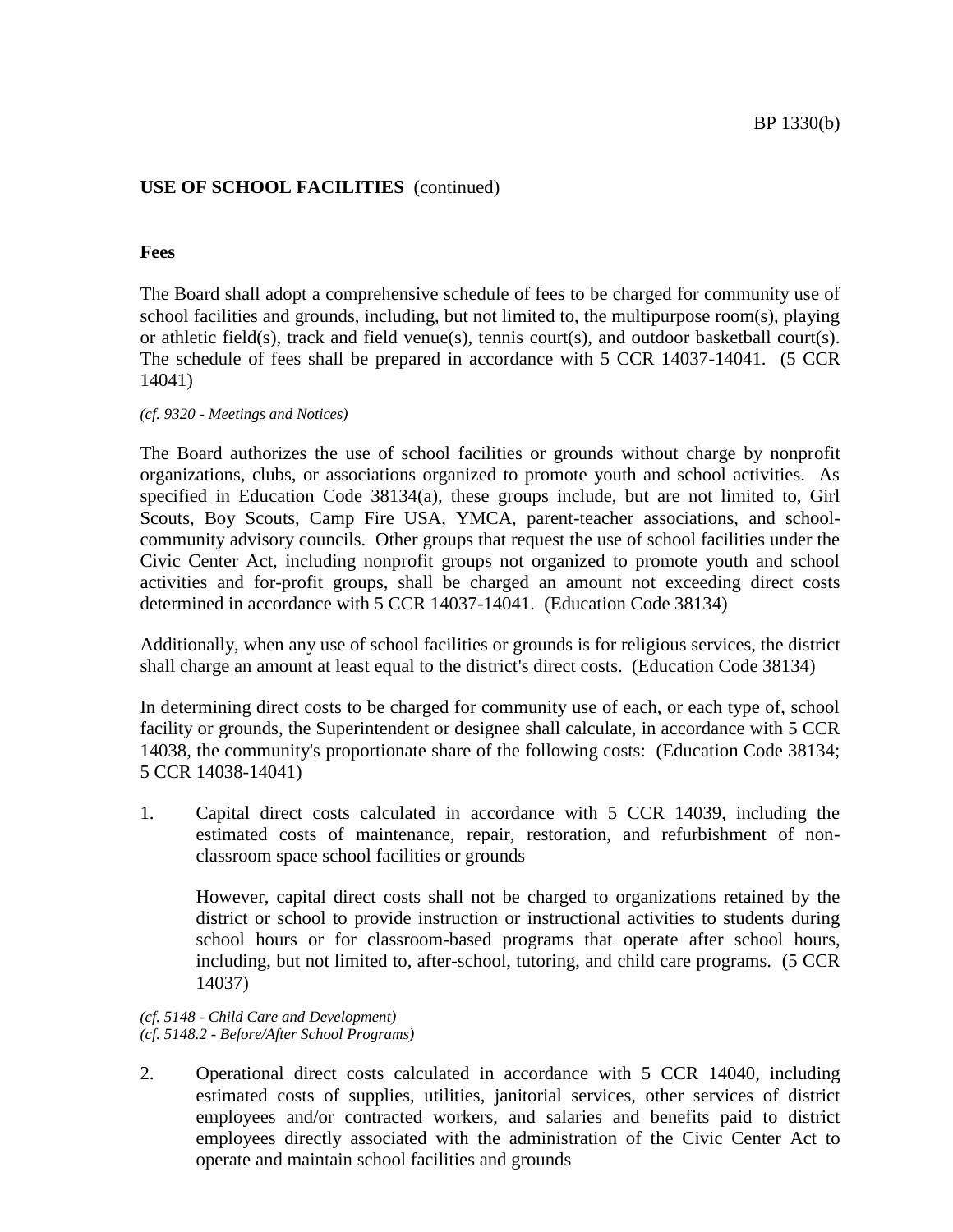Groups shall be charged fair rental value when using school facilities or grounds for entertainment or meetings where admission is charged or contributions solicited and net receipts are not to be expended for charitable purposes or for the welfare of the district's students. (Education Code 38134)

## **Expending Funds Collected as Capital Direct Costs**

Any funds collected as capital direct costs shall be deposited into a special fund to be used only for capital maintenance, repair, restoration, and refurbishment of school facilities and grounds. (5 CCR 14042)

*Legal Reference: (see next page)*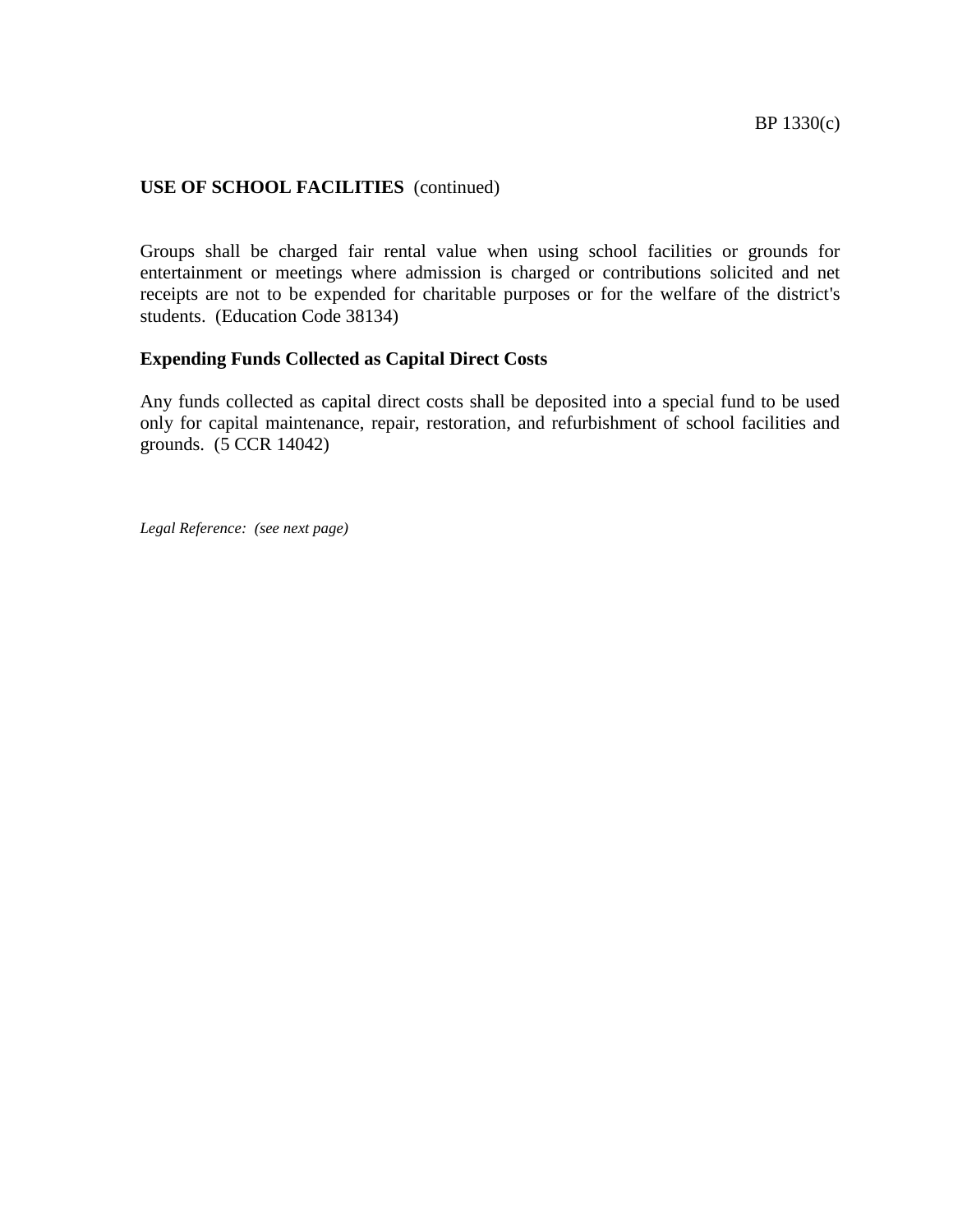#### *Legal Reference:*

*EDUCATION CODE 10900-10914.5 Community recreation programs 32282 School safety plan 37220 School holidays 38130-38138 Civic Center Act, use of school property for public purposes BUSINESS AND PROFESSIONS CODE 25608 Alcoholic beverage on school premises GOVERNMENT CODE 54950-54963 The Ralph M. Brown Act MILITARY AND VETERANS CODE 1800 Definitions CODE OF REGULATIONS, TITLE 5 14037-14042 Proportionate direct costs for use of school facilities and grounds UNITED STATES CODE, TITLE 20 7905 Equal access to public school facilities COURT DECISIONS Good News Club v. Milford Central School, (2001) 533 U.S. 98 Lamb's Chapel v. Center Moriches Union Free School District, (1993) 508 U.S. 384 Cole v. Richardson, (1972) 405 U.S. 676 Connell v. Higgenbotham, (1971) 403 U.S. 207 ACLU v. Board of Education of Los Angeles, (1961) 55 Cal .2d 167 Ellis v. Board of Education, (1945) 27 Cal.2d 322 ATTORNEY GENERAL OPINIONS 82 Ops.Cal.Atty.Gen. 90 (1999) 79 Ops.Cal.Atty.Gen. 248 (1996)*

*Management Resources:*

*CSBA PUBLICATIONS Maximizing Opportunities for Physical Activity Through Joint Use of Facilities, Policy Brief, February 2010 Building Healthy Communities: A School Leader's Guide to Collaboration and Community Engagement, 2009 WEB SITES CSBA: http://www.csba.org California Department of Education: http://www.cde.ca.gov*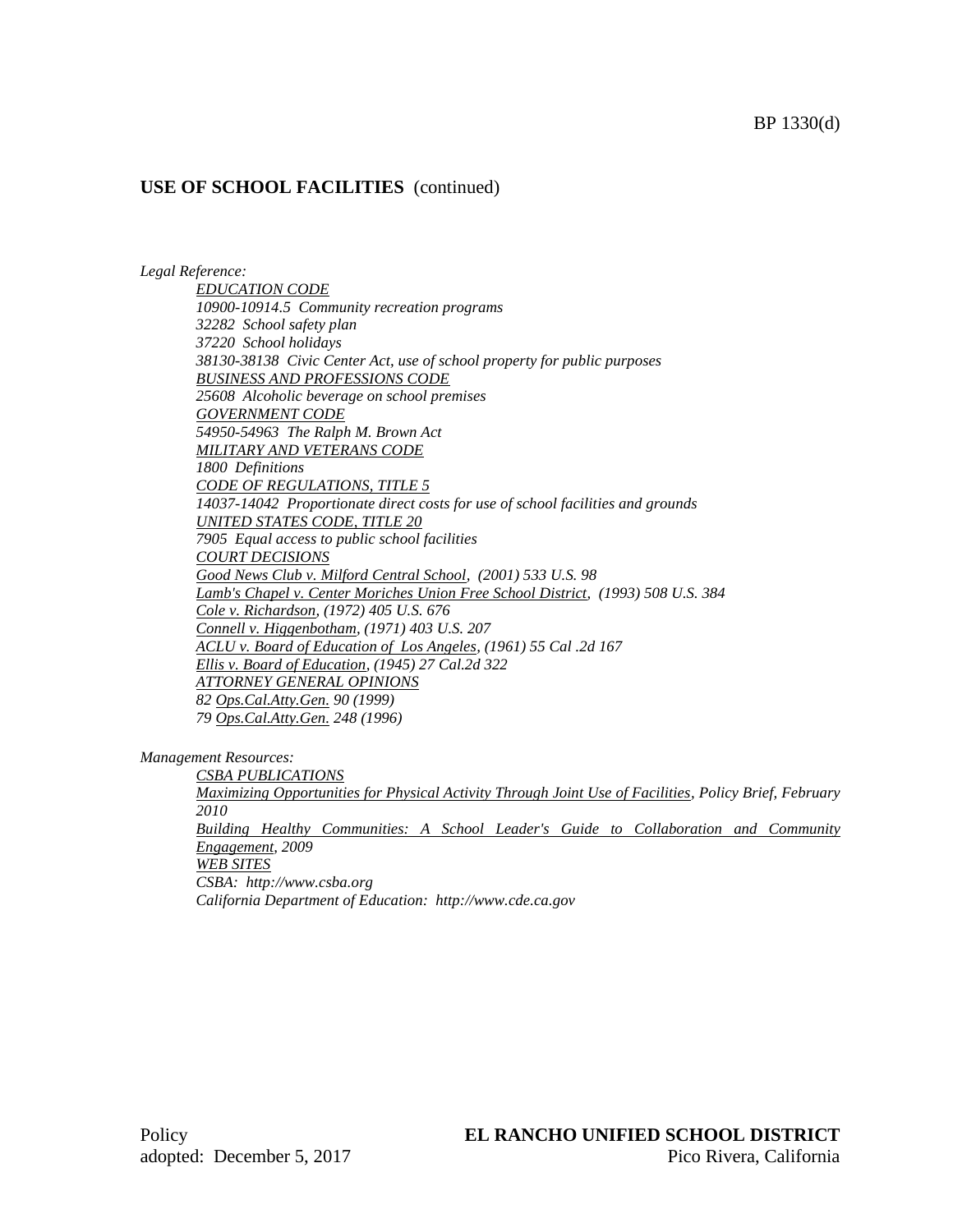# **USE OF SCHOOL FACILITIES**

## **Application for Use of Facilities**

Any person applying for the use of any school facilities or grounds on behalf of any society, group, or organization shall present written authorization from the group or organization to make the application.

Persons or organizations applying for the use of school facilities or grounds shall submit a facilities use statement indicating that they uphold the state and federal constitutions and do not intend to use school premises or facilities to commit unlawful acts.

#### **Civic Center Use**

Subject to district policies and regulations, school facilities and grounds shall be available to citizens and community groups as a civic center for the following purposes: (Education Code 32282, 38131)

- 1. Public, literary, scientific, recreational, educational, or public agency meetings
- 2. The discussion of matters of general or public interest
- 3. The conduct of religious services for temporary periods, on a one-time or renewable basis, by any church or religious organization
- 4. Child care programs to provide supervision and activities for children of preschool and elementary school age

*(cf. 5148 - Child Care and Development) (cf. 5148.2 - Before/After School Programs) (cf. 5148.3 - Preschool/Early Childhood Education)*

- 5. The administration of examinations for the selection of personnel or the instruction of precinct board members by public agencies
- 6. Supervised recreational activities, including, but not limited to, sports league activities that are arranged for and supervised by entities, including religious organizations or churches, and in which youth may participate regardless of religious belief or denomination
- 7. A community youth center
- *(cf. 1020 - Youth Services)*
- 8. Mass care and welfare shelters during disasters or other emergencies affecting the public health and welfare

*(cf. 0450 - Comprehensive Safety Plan) (cf. 3516 - Emergencies and Disaster Preparedness Plan)*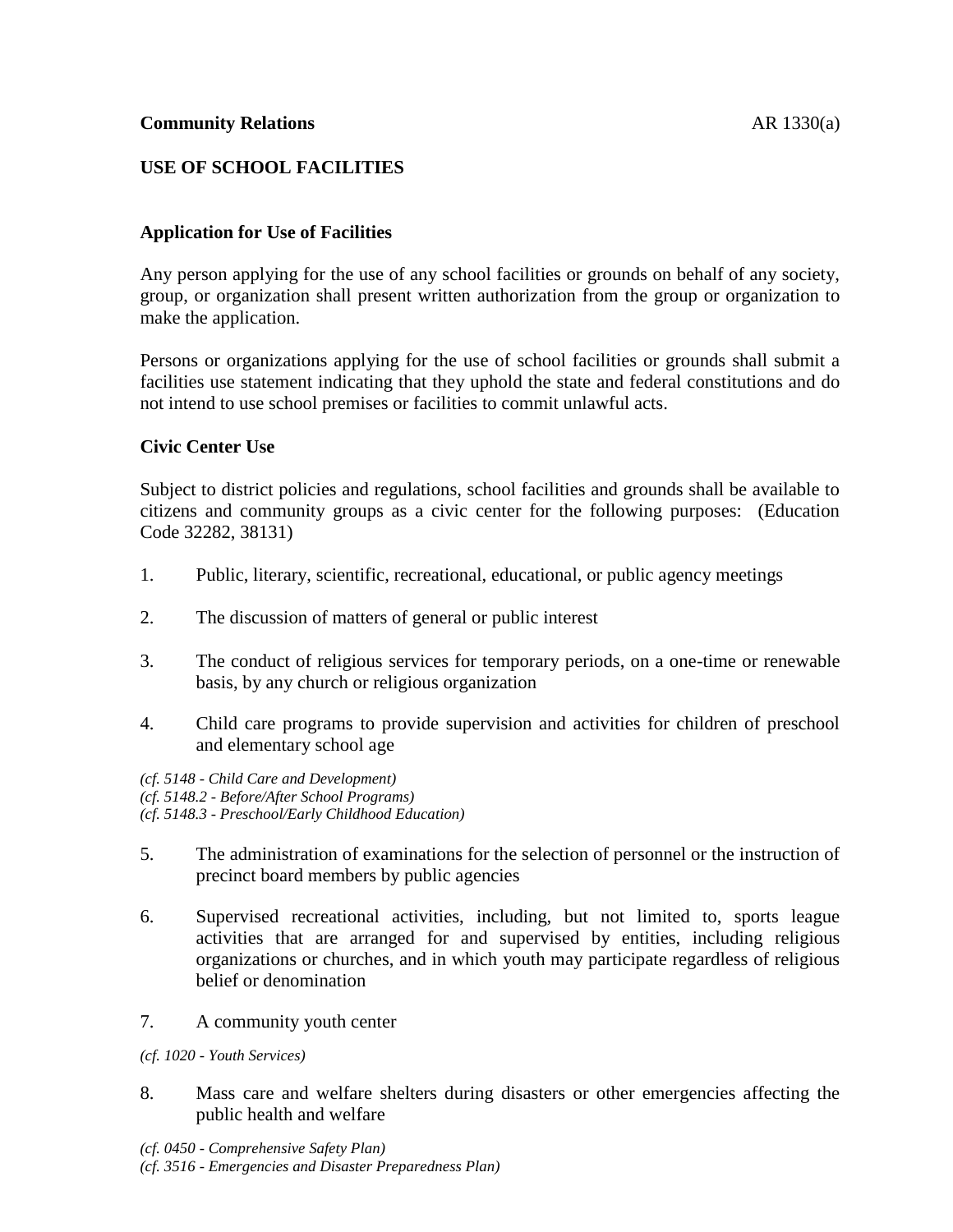9. A ceremony, patriotic celebration, or related educational assembly conducted by a veterans' organization

A *veterans' organization* means the American Legion, Veterans of Foreign Wars, Disabled American Veterans, United Spanish War Veterans, Grand Army of the Republic, or other duly recognized organization of honorably discharged soldiers, sailors, or marines of the United States, or any of their territories. (Military and Veterans Code 1800)

10. Other purposes deemed appropriate by the Governing Board

## **Restrictions**

School facilities or grounds shall not be used for any of the following activities:

- 1. Any use by an individual or group for the commission of any crime or any act prohibited by law
- 2. Any use which is inconsistent with the use of the school facilities for school purposes or which interferes with the regular conduct of school or school work
- 3. Any use which involves the possession, consumption, or sale of alcoholic beverages or any restricted substances, including tobacco
- *(cf. 3513.3 - Tobacco-Free Schools)*

However, the Superintendent or designee may approve the use of district facilities for special events that may involve the acquisition, possession, use, or consumption of alcoholic beverages when the event is covered by a special events permit pursuant to Division 9 of the Business and Professions Code and will occur at a time when students are generally not on the school grounds. (Business and Professions Code 25608)

Any such use of school facilities shall be subject to any limitations that may be necessary to reduce risks to the district and ensure the safety of participants, as determined by the Superintendent or designee. Applicable limitations shall be clearly stated in the facility use agreement to be signed by the user's representative.

#### **Application Procedure**

1. All applications from outside organizations or groups for the use of school premises shall be made on official forms provided by the El Rancho Unified School District.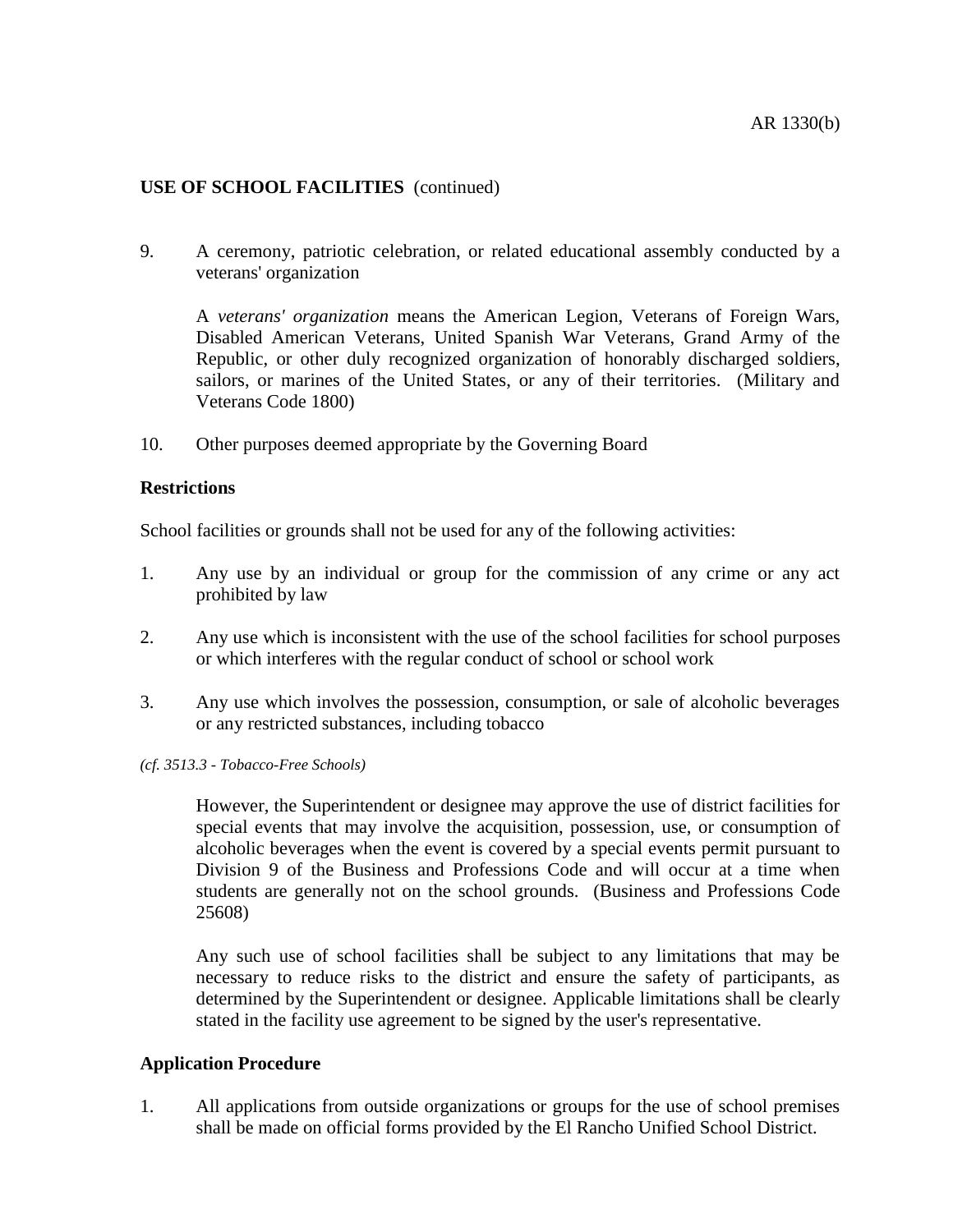- 2. All applications shall be made at least TWO WEEKS in advance of the first date requested. Late applications may be denied.
- 3. Applications may be secured from the district office or any of the school offices.
- 4. Signatures of both the Operations Administrator and the Principal of the school must be secured.
- 5. The application must also be signed by an official representative of the organization. Multiple requests by one applicant for the use of a single facility during any one calendar month shall be made on one application form.
- 6. If the use of classrooms interferes with the educational program or operation of the school, the principal may deny the organization the usage.
- 7. No request for the use of school property shall be granted for a period exceeding six months. Requests for use beyond this limit must be re-submitted on a separate request form. The privilege of use is revocable at the discretion of the Board at any time.

To qualify for approval of Civic Center usage, applications have to meet the following minimum requirements:

- a. Indicate adequate adult supervision.
- b. Time requested must not exceed four hours.
- c. Must be open to the public.
- d. Must require no special labor or equipment.

#### **Cafeteria**

Cafeteria use will only be granted under the Civic Center Act when an El Rancho Unified School District cafeteria employee of the school has been assigned.

## **Kitchen Use**

1. When kitchen use is requested, trays and silverware must be processed through the dishwashing machine and not hand washed. To insure sanitation and proper handling of above equipment, cafeteria personnel will be assigned and the user will be charged for any services of cafeteria personnel who are required. Such additional charges will be in addition to the fee schedule.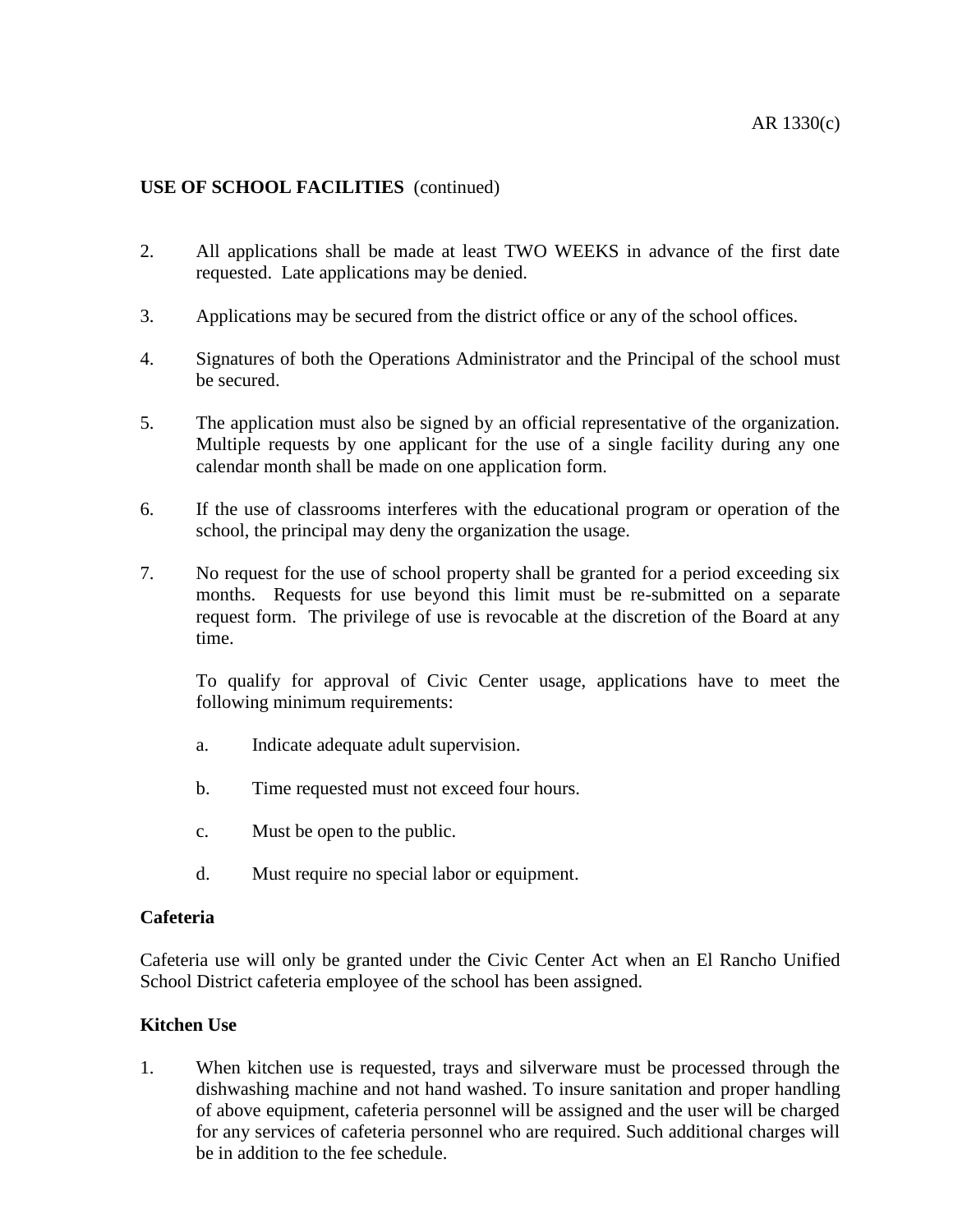- 2. The cafeteria employee(s) on duty in a supervisory, capacity is to assist in the preparation of the food and cleanup. The organization using the facility is responsible for having its members present to do the actual work of preparation and cleaning up. The cafeteria employee's primary purpose is to (l) protect the district property; (2) give proper instructions in the use of equipment; and (3) see that regulations set up by the County Health Department and the school district are met.
- 3. The organization must furnish towels, sugar, cream, salt, pepper, and all other supplies necessary to carry out their activity. Soap will be furnished by the district and will be included in the rental fee.
- 4. Dishes, silverware, cups, and utensils shall be furnished by the organization unless the applicant has requested and received approval for the use of an exact number of these items from the district.
- 5. To protect the health of the children of the district, the kitchen equipment used must always be thoroughly cleaned under the supervision of a district employee.

## **System of Accounting**

A definite scale of fees for the use of school facilities is established by the Board of Education. Any group that qualifies for free use under the Civic Center Act is charged only for the use of items not included under the Civic Center Act, or for services beyond the maximum free use provided. Others are charged in accordance with the Schedule of Fees.

#### **Payment of Fees**

Charges shall be determined from the Schedule of Fees at the time permission is issued. Fees must be paid to the Business Office one week before the date of use of the school property unless other arrangements have been made.

#### **Swimming Pool and Stadium Use**

Use of the high school swimming pool and/or stadium is restricted to student use and districtsponsored activities. Any group or agency desiring to use these facilities, subject to fees established in the Schedule of Civic Center Fees, shall submit a written request to the Superintendent.

## **Prohibited or Restricted Activity**

No person shall drive a vehicle or accompany an animal, nor shall any person stop, park or leave a vehicle or an animal on the driveways, paths or the grounds of any of the schools of